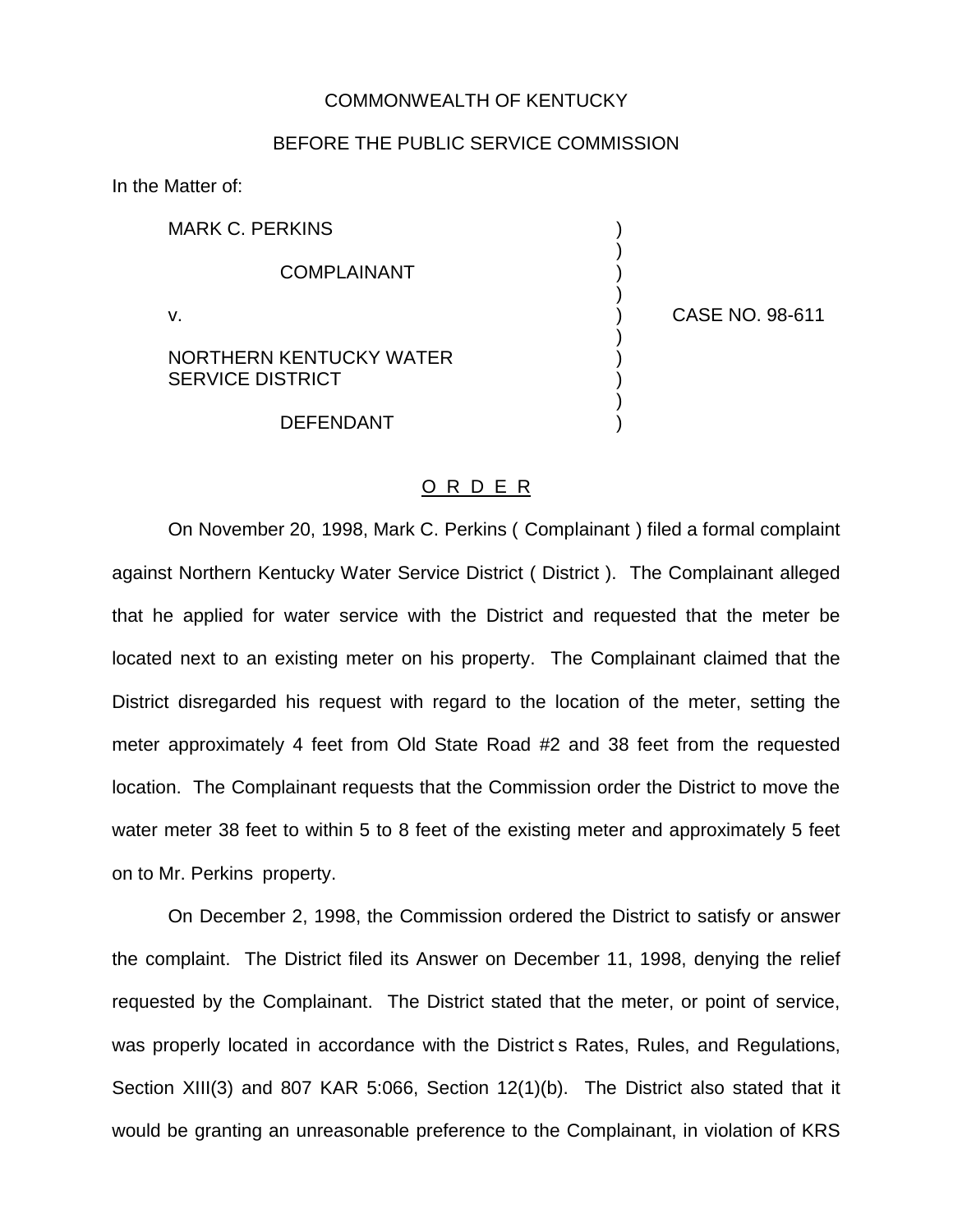278.170(1), if it located the Complainant s point of service approximately 50 feet from the nearest public right-of-way in the location requested by the Complainant. According to the District, all other customers have their meters located on or near the public rightof-way as required by Kentucky regulation and the District s Rates, Rules, and Regulations.

807 KAR 5:066, Section 12(1)(b) states that [i]n areas where the distribution system follows well-defined streets and roads, the customer s point of service shall be located at that point on or near the street right-of-way or property line most accessible to the utility from its distribution system. Thus, pursuant to the regulation, a utility has discretion to locate a meter so that it is accessible to the utility from its distribution system.

The information provided to the Commission indicates that the portion of the District s distribution system nearest the Complainant follows well-defined streets and roads. Specifically, the distribution main follows Old State Road #2. In accordance with the above-cited regulation, the district has discretion to place the meter at a location accessible to it from its distribution system. The Commission, therefore, finds that the District acted within the discretionary authority granted by the regulation when it chose to set the Complainant s meter close to Old State Road #2, the nearest public right-ofway. The District was under no obligation to set the meter at the location requested by the Complainant. Moreover, while the District admits that Mr. Perkins existing meter is located approximately 50 feet from the closest public right-of-way, the placement of the existing meter is not at issue in this complaint.

-2-